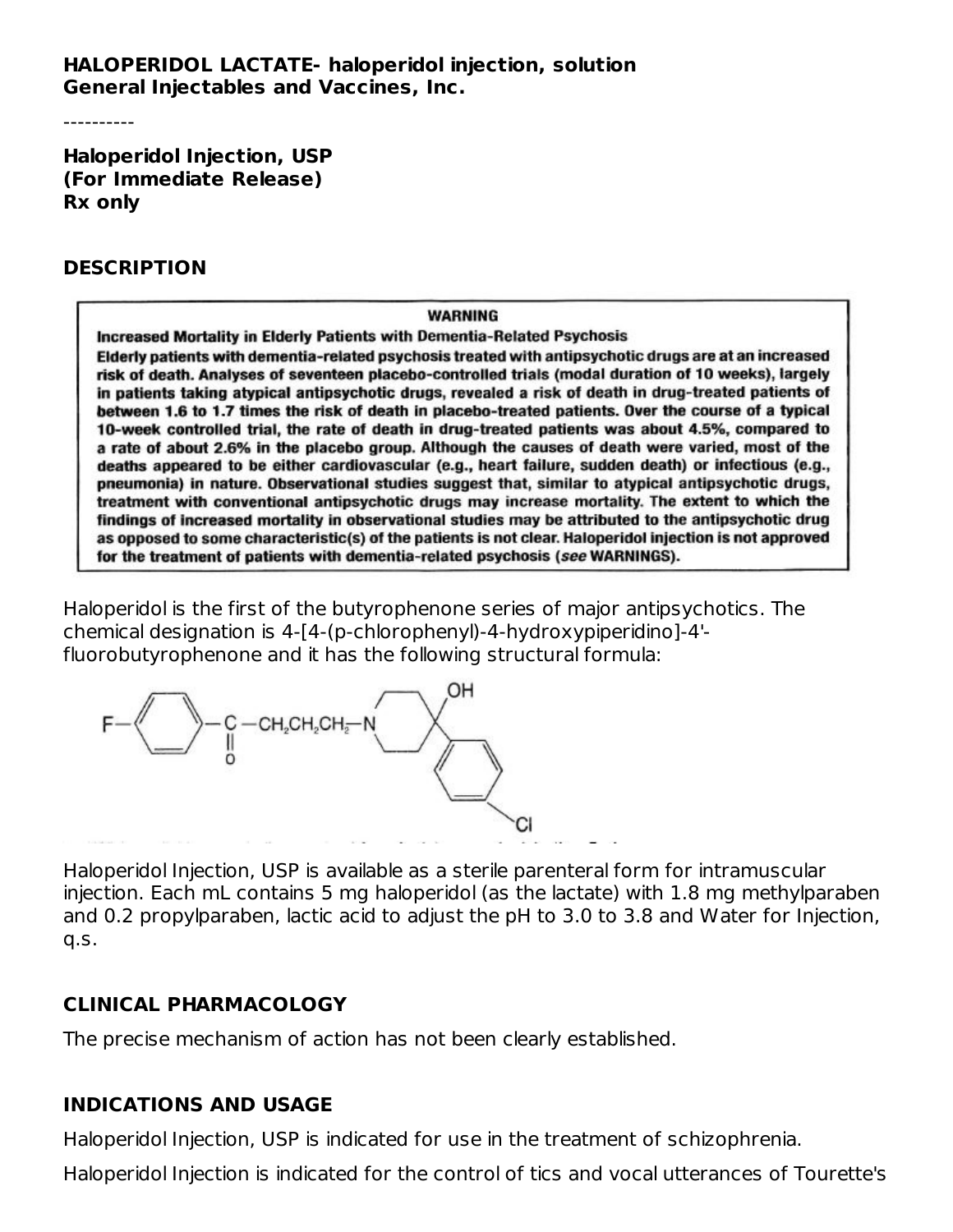Disorder.

# **CONTRAINDICATIONS**

Haloperidol injection is contraindicated in patients with:

• Severe toxic central nervous system depression or comatose states from any cause.

• Hypersensitivity to this drug – hypersensitivity reactions have included anaphylactic reaction and angioedema (see WARNINGS, HYPERSENSITIVITY REACTIONS and ADVERSE REACTIONS).

• Parkinson's disease (see WARNINGS, NEUROLOGICAL ADVERSE REACTIONS IN PATIENTS WITH PARKINSON'S DISEASE OR DEMENTIA WITH LEWY BODIES).

• Dementia with Lewy bodies (see WARNINGS, NEUROLOGICAL ADVERSE REACTIONS IN PATIENTS WITH PARKINSON'S DISEASE OR DEMENTIA WITH LEWY BODIES).

## **WARNINGS**

Increased Mortality in Elderly Patients with Dementia-Related Psychosis

Elderly patients with dementia-related psychosis treated with antipsychotic drugs are at an increased risk of death. Haloperidol injection is not approved for the treatment of patients with dementia-related psychosis (see BOXED WARNING).

#### Cardiovascular Effects

Cases of sudden death, QT-prolongation, and Torsades de Pointes have been reported in patients receiving haloperidol. Higher than recommended doses of any formulation and intravenous administration of haloperidol appear to be associated with a higher risk of QT-prolongation and Torsades de Pointes. Although cases have been reported even in the absence of predisposing factors, particular caution is advised in treating patients with other QT-prolonging conditions (including electrolyte imbalance [particularly hypokalemia and hypomagnesemia], drugs known to prolong QT, underlying cardiac abnormalities, hypothyroidism, and familial long QT-syndrome). HALOPERIDOL INJECTION IS NOT APPROVED FOR INTRAVENOUS ADMINISTRATION. If haloperidol is administered intravenously, the ECG should be monitored for QT-prolongation and arrhythmias.

#### Tardive Dyskinesia

A syndrome consisting of potentially irreversible, involuntary, dyskinetic movements may develop in patients treated with antipsychotic drugs (see ADVERSE REACTIONS). Although the prevalence of the syndrome appears to be highest among the elderly, especially elderly women, it is impossible to rely upon prevalence estimates to predict, at the inception of antipsychotic treatment, which patients are likely to develop the syndrome. Whether antipsychotic drug products differ in their potential to cause tardive dyskinesia is unknown.

Both the risk of developing tardive dyskinesia and the likelihood that it will become irreversible are believed to increase as the duration of treatment and the total cumulative dose of antipsychotic drugs administered to the patient increase. However, the syndrome can develop, although much less commonly, after relatively brief treatment periods at low doses.

There is no known treatment for established cases of tardive dyskinesia, although the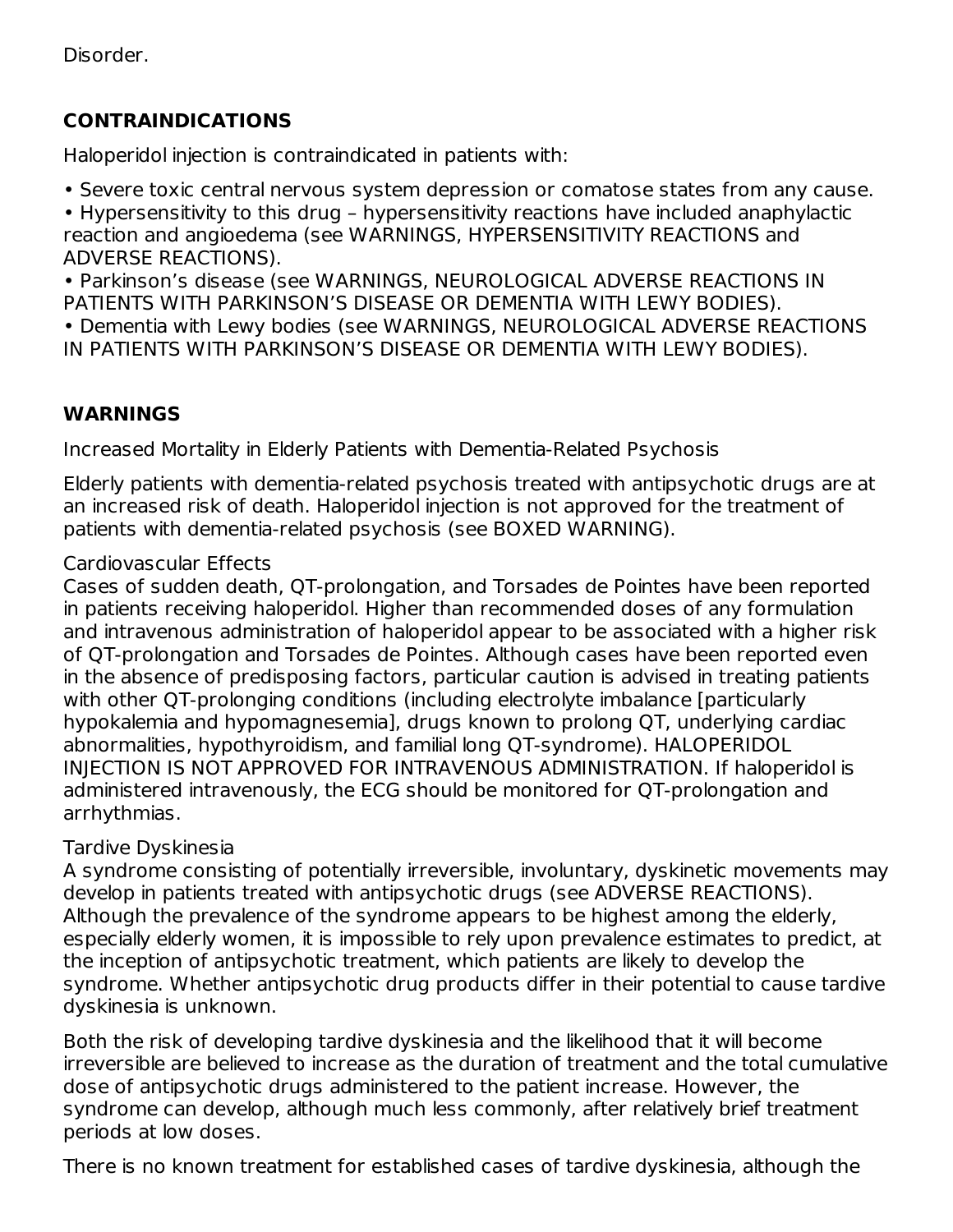syndrome may remit, partially or completely, if antipsychotic treatment is withdrawn. Antipsychotic treatment, itself, however, may suppress (or partially suppress) the signs and symptoms of the syndrome and thereby may possibly mask the underlying process. The effect that symptomatic suppression has upon the long-term course of the syndrome is unknown.

Given these considerations, antipsychotic drugs should be prescribed in a manner that is most likely to minimize the occurrence of tardive dyskinesia. Chronic antipsychotic treatment should generally be reserved for patients who suffer from a chronic illness that, 1) is known to respond to antipsychotic drugs, and, 2) for whom alternative, equally effective, but potentially less harmful treatments are not available or appropriate. In patients who do require chronic treatment, the smallest dose and the shortest duration of treatment producing a satisfactory clinical response should be sought. The need for continued treatment should be reassessed periodically.

If signs and symptoms of tardive dyskinesia appear in a patient on antipsychotics, drug discontinuation should be considered. However, some patients may require treatment despite the presence of the syndrome.

#### Neuroleptic Malignant Syndrome (NMS)

A potentially fatal symptom complex sometimes referred to as Neuroleptic Malignant Syndrome (NMS) has been reported in association with antipsychotic drugs (see ADVERSE REACTIONS). Clinical manifestations of NMS are hyperpyrexia, muscle rigidity, altered mental status (including catatonic signs) and evidence of autonomic instability (irregular pulse or blood pressure, tachycardia, diaphoresis, and cardiac dysrhythmias). Additional signs may include elevated creatine phosphokinase, myoglobinuria (rhabdomyolysis) and acute renal failure.

The diagnostic evaluation of patients with this syndrome is complicated. In arriving at a diagnosis, it is important to identify cases where the clinical presentation includes both serious medical illness (e.g., pneumonia, systemic infection, etc.) and untreated or inadequately treated extrapyramidal signs and symptoms. Other important considerations in the differential diagnosis include central anticholinergic toxicity, heat stroke, drug fever and primary central nervous system (CNS) pathology.

The management of NMS should include 1) immediate discontinuation of antipsychotic drugs and other drugs not essential to concurrent therapy, 2) intensive symptomatic treatment and medical monitoring, and 3) treatment of any concomitant serious medical problems for which specific treatments are available. There is no general agreement about specific pharmacological treatment regimens for uncomplicated NMS.

If a patient requires antipsychotic drug treatment after recovery from NMS, the potential reintroduction of drug therapy should be carefully considered. The patient should be carefully monitored, since recurrences of NMS have been reported.

Hyperpyrexia and heat stroke, not associated with the above symptom complex, have also been reported with haloperidol.

Neurological Adverse Reactions in Patients with Parkinson's Disease or Dementia with Lewy Bodies

Patients with Parkinson's Disease or Dementia with Lewy Bodies are reported to have an increased sensitivity to antipsychotic medication. Manifestations of this increased sensitivity with haloperidol treatment include severe extrapyramidal symptoms, confusion, sedation, and falls. In addition, haloperidol may impair the antiparkinson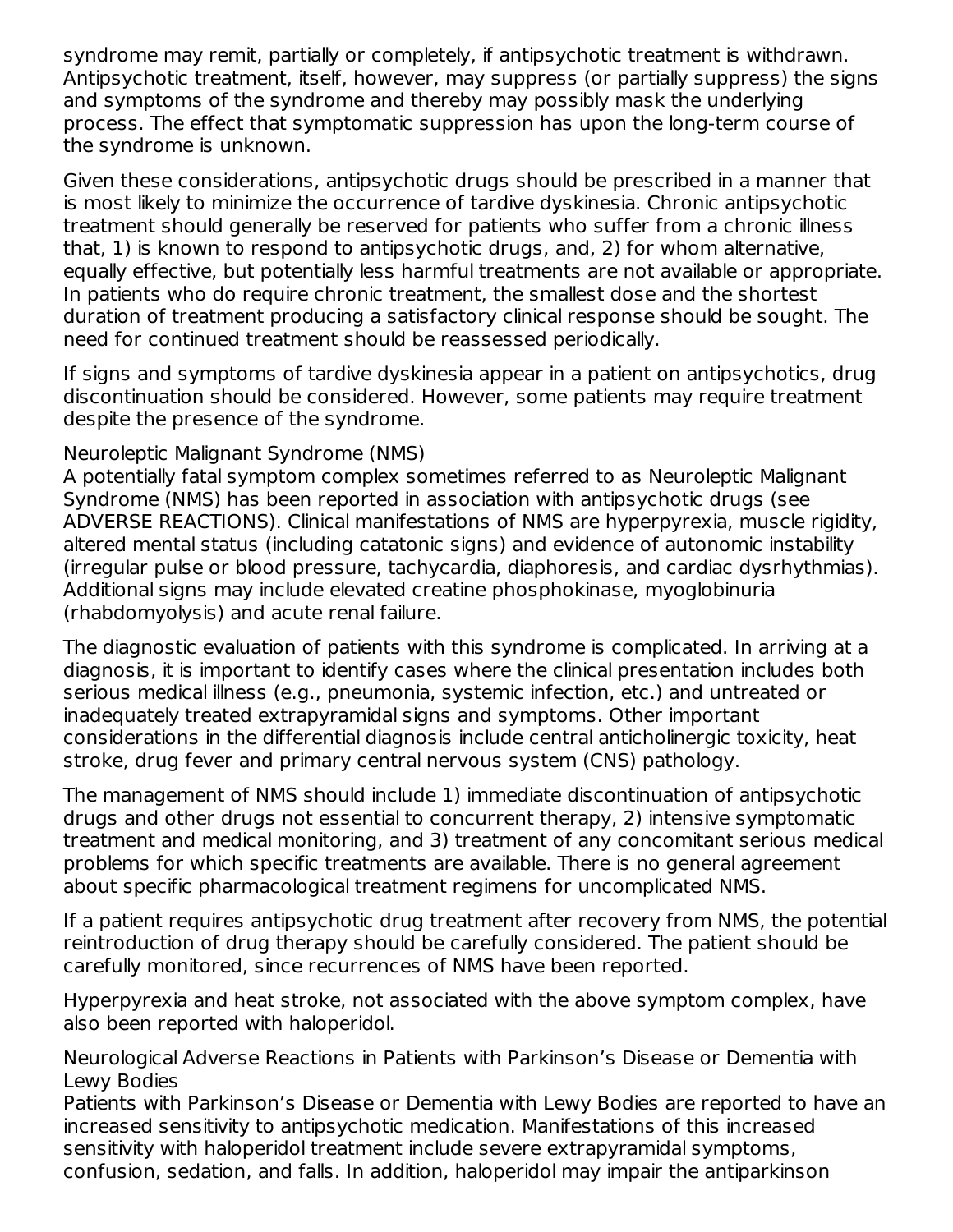effects of levodopa and other dopamine agonists. Haloperidol is contraindicated in patients with Parkinson's Disease or Dementia with Lewy Bodies (see CONTRAINDICATIONS).

### Hypersensitivity Reactions

There have been postmarketing reports of hypersensitivity reactions with haloperidol. These include anaphylactic reaction, angioedema, dermatitis exfoliative, hypersensitivity vasculitis, rash, urticaria, face edema, laryngeal edema, bronchospasm, and laryngospasm (see ADVERSE REACTIONS). Haloperidol is contraindicated in patients with hypersensitivity to this drug (see CONTRAINDICATIONS).

#### Falls

Motor instability, somnolence, and orthostatic hypotension have been reported with the use of antipsychotics, including haloperidol, which may lead to falls and, consequently, fractures or other fall-related injuries. For patients, particularly the elderly, with diseases, conditions, or medications that could exacerbate these effects, assess the risk of falls when initiating antipsychotic treatment and recurrently for patients receiving repeated doses.

### Usage in Pregnancy

Rodents given 2 to 20 times the usual maximum human dose of haloperidol by oral or parenteral routes showed an increase in incidence of resorption, reduced fertility, delayed delivery and pup mortality. No teratogenic effect has been reported in rats, rabbits or dogs at dosages within this range, but cleft palate has been observed in mice given 15 times the usual maximum human dose. Cleft palate in mice appears to be a nonspecific response to stress or nutritional imbalance as well as to a variety of drugs, and there is no evidence to relate this phenomenon to predictable human risk for most of these agents.

There are no well controlled studies with haloperidol in pregnant women. There are reports, however, of cases of limb malformations observed following maternal use of haloperidol along with other drugs which have suspected teratogenic potential during the first trimester of pregnancy. Causal relationships were not established in these cases. Since such experience does not exclude the possibility of fetal damage due to haloperidol, this drug should be used during pregnancy or in women likely to become pregnant only if the benefit clearly justifies a potential risk to the fetus. Infants should not be nursed during drug treatment.

#### Non-Teratogenic Effects

Neonates exposed to antipsychotic drugs (including haloperidol) during the third trimester of pregnancy are at risk for extrapyramidal and/or withdrawal symptoms following delivery. There have been reports of agitation, hypertonia, hypotonia, tremor, somnolence, respiratory distress, and feeding disorder in these neonates. These complications have varied in severity; while in some cases symptoms have been selflimited, in other cases neonates have required intensive care unit support and prolonged hospitalization.

Haloperidol should be used during pregnancy only if the potential benefit justifies the potential risk to the fetus.

Combined Use of Haloperidol and Lithium An encephalopathic syndrome (characterized by weakness, lethargy, fever, tremulousness and confusion, extrapyramidal symptoms, leukocytosis, elevated serum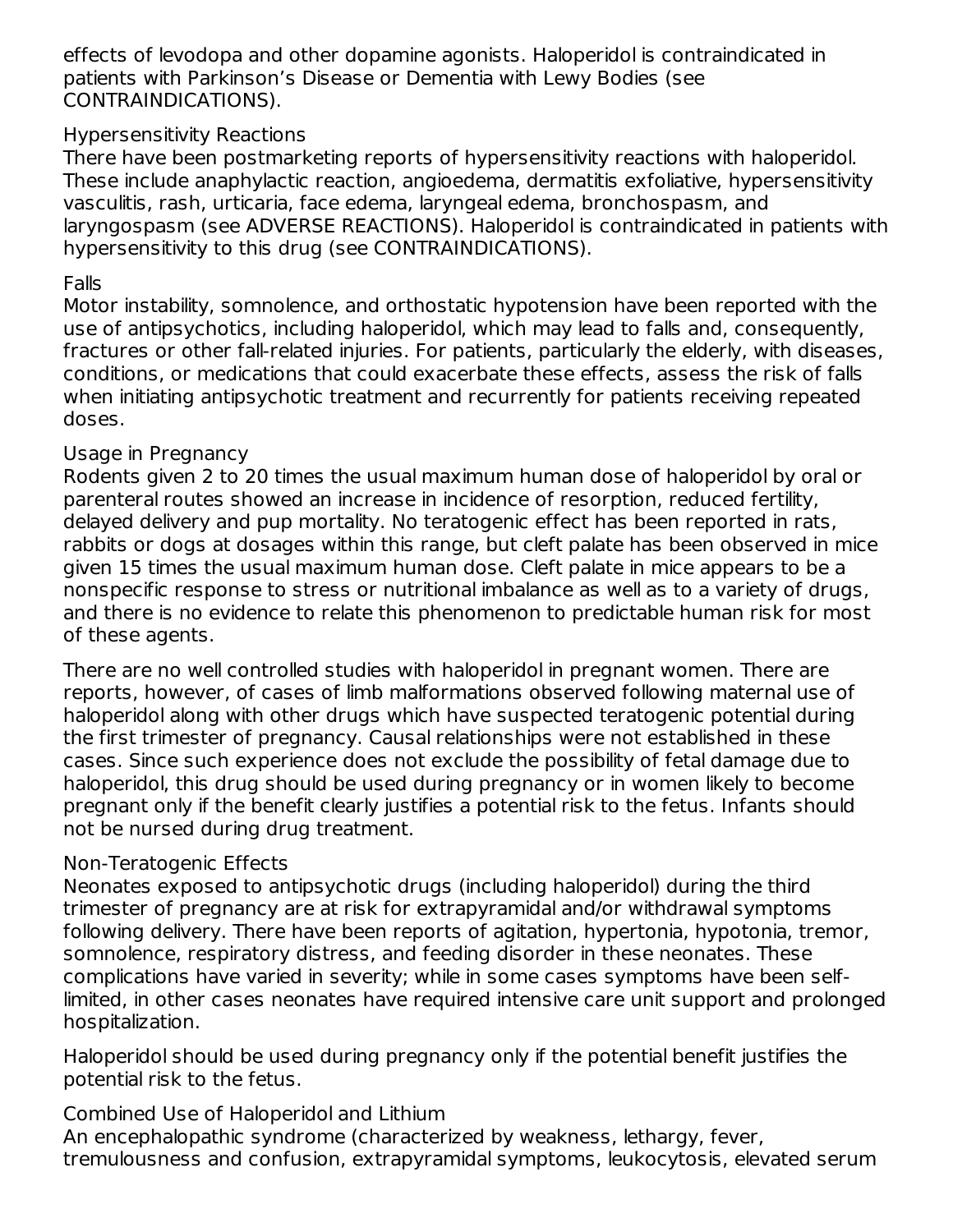enzymes, BUN, and fasting blood sugar) followed by irreversible brain damage has occurred in a few patients treated with lithium plus haloperidol. A causal relationship between these events and the concomitant administration of lithium and haloperidol has not been established; however, patients receiving such combined therapy should be monitored closely for early evidence of neurological toxicity and treatment discontinued promptly if such signs appear.

### General

A number of cases of bronchopneumonia, some fatal, have followed the use of antipsychotic drugs, including haloperidol. It has been postulated that lethargy and decreased sensation of thirst due to central inhibition may lead to dehydration, hemoconcentration and reduced pulmonary ventilation. Therefore, if the above signs and symptoms appear, especially in the elderly, the physician should institute remedial therapy promptly.

Although not reported with haloperidol, decreased serum cholesterol and/or cutaneous and ocular changes have been reported in patients receiving chemically-related drugs.

# **PRECAUTIONS**

Leukopenia, Neutropenia, and Agranulocytosis

Class Effect: In clinical trial and/or postmarketing experience, events of leukopenia/neutropenia have been reported temporally related to antipsychotic agents, including haloperidol. Agranulocytosis has also been reported.

Possible risk factors for leukopenia/neutropenia include pre-existing low white blood cell count (WBC) and history of drug-induced leukopenia/neutropenia. Patients with a history of a clinically significant low WBC or a drug-induced leukopenia/neutropenia should have their complete blood count (CBC) monitored frequently during the first few months of therapy and discontinuation of haloperidol should be considered at the first sign of a clinically significant decline in WBC in the absence of other causative factors.

Patients with clinically significant neutropenia should be carefully monitored for fever or other symptoms or signs of infection and treated promptly if such symptoms or signs occur. Patients with severe neutropenia (absolute neutrophil count <1000/mm3) should discontinue haloperidol and have their WBC followed until recovery.

#### Withdrawal Emergent Dyskinesia

Generally, patients receiving short-term therapy experience no problems with abrupt discontinuation of antipsychotic drugs. However, some patients on maintenance treatment experience transient dyskinetic signs after abrupt withdrawal. In certain of these cases the dyskinetic movements are indistinguishable from tardive dyskinesia (see WARNINGS, TARDIVE DYSKINESIA) except for duration. It is not known whether gradual withdrawal of antipsychotic drugs will reduce the rate of occurrence of withdrawal emergent neurological signs but until further evidence becomes available, it seems reasonable to gradually withdraw use of haloperidol (see WARNINGS, USAGE IN PREGNANCY).

## **Other**

Haloperidol should be administered cautiously to patients: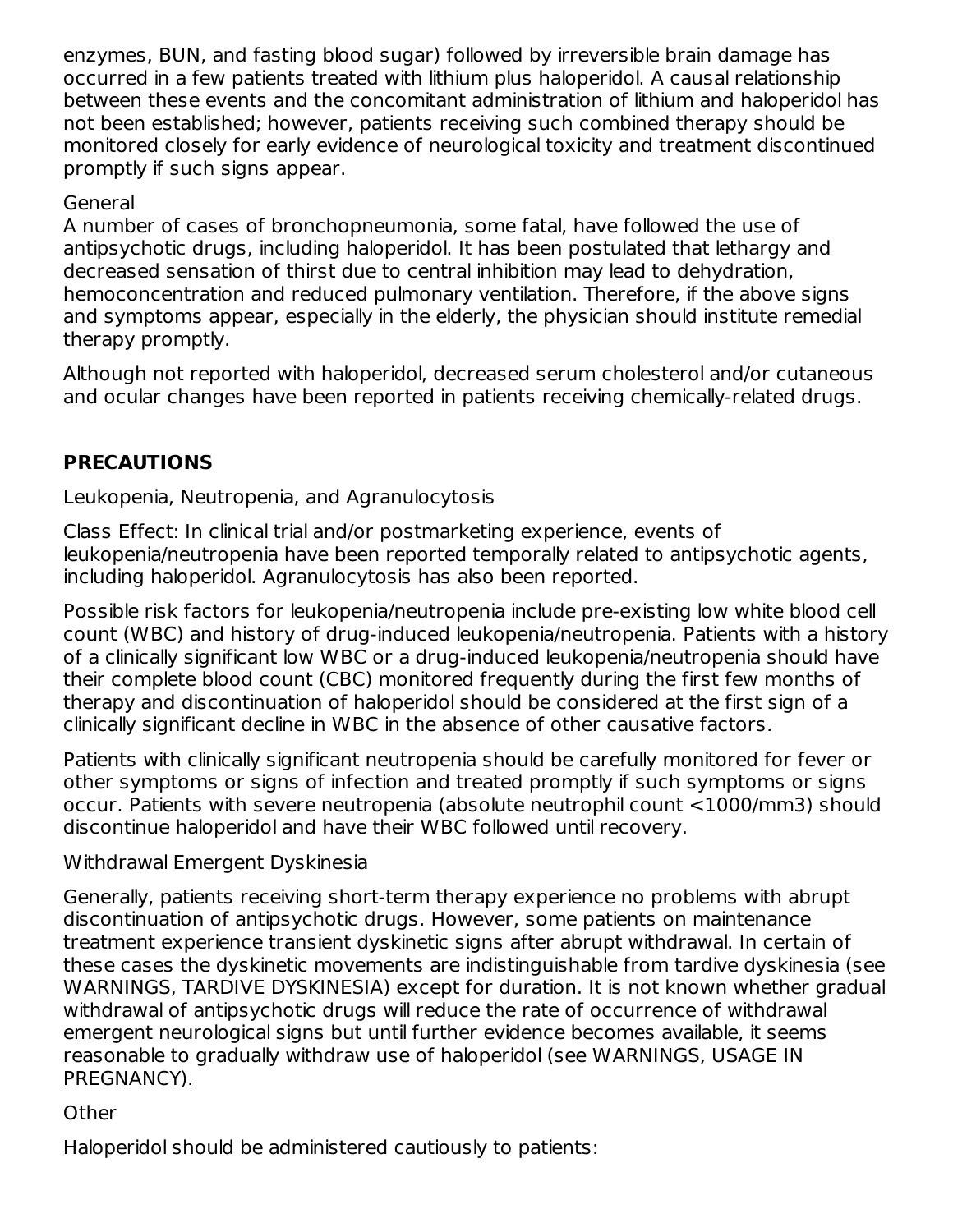•with severe cardiovascular disorders, because of the possibility of transient hypotension and/or precipitation of anginal pain. Should hypotension occur and a vasopressor be required, epinephrine must not be used since haloperidol may block its vasopressor activity and paradoxical further lowering of the blood pressure may occur. Instead, metaraminol, phenylephrine or norepinephrine should be used.

•receiving anticonvulsant medications, with a history of seizures, or with EEG abnormalities, because haloperidol may lower the convulsive threshold. If indicated, adequate anticonvulsant therapy should be concomitantly maintained.

•with known allergies, or with a history of allergic reactions to drugs.

•receiving anticoagulants, since an isolated instance of interference occurred with the effects of one anticoagulant (phenindione).

When haloperidol is used to control mania in cyclic disorders, there may be a rapid mood swing to depression.

Severe neurotoxicity (rigidity, inability to walk or talk) may occur in patients with thyrotoxicosis who are also receiving antipsychotic medication, including haloperidol.

### Drug Interactions

Drug-drug interactions can be pharmacodynamic (combined pharmacologic effects) or pharmacokinetic (alteration of plasma levels). The risks of using haloperidol in combination with other drugs have been evaluated as described below.

### Pharmacodynamic Interactions

Since QTc interval-prolongation has been observed during haloperidol treatment, caution is advised when prescribing to a patient with QT-prolongation conditions or to patients receiving medications known to prolong the QTc-interval (see WARNINGS, CARDIOVASCULAR EFFECTS). Examples include (but are not limited to): Class 1A antiarrhythmics (e.g., procainamide, quinidine, disopyramide); Class 3 antiarrhythmics (e.g., amiodarone, sotalol); and other drugs such as citalopram, erythromycin, levofloxacin, methadone, and ziprasidone.

Caution is advised when haloperidol is used in combination with drugs known to cause electrolyte imbalance (e.g., diuretics or corticosteroids because hypokalemia, hypomagnesemia, and hypocalcemia are risk factors for QT prolongation.

Haloperidol may impair the antiparkinson effects of levodopa and other dopamine agonists. If concomitant antiparkinson medication is required, it may have to be continued after haloperidol is discontinued because of the difference in excretion rates. If both are discontinued simultaneously, extrapyramidal symptoms may occur. The physician should keep in mind the possible increase in intraocular pressure when anticholinergic drugs, including antiparkinson agents, are administered concomitantly with haloperidol.

As with other antipsychotic agents, it should be noted that haloperidol may be capable of potentiating CNS depressants such as anesthetics, opioids, and alcohol.

#### Pharmacokinetic Interactions

Drugs that May Increase Haloperidol Plasma Concentrations

Haloperidol is metabolized by several routes. The major pathways are glucuronidation and ketone reduction. The cytochrome P450 enzyme system is also involved, particularly CYP3A4 and, to a lesser extent, CYP2D6. Inhibition of these routes of metabolism by another drug or a decrease in CYP2D6 enzyme may result in increased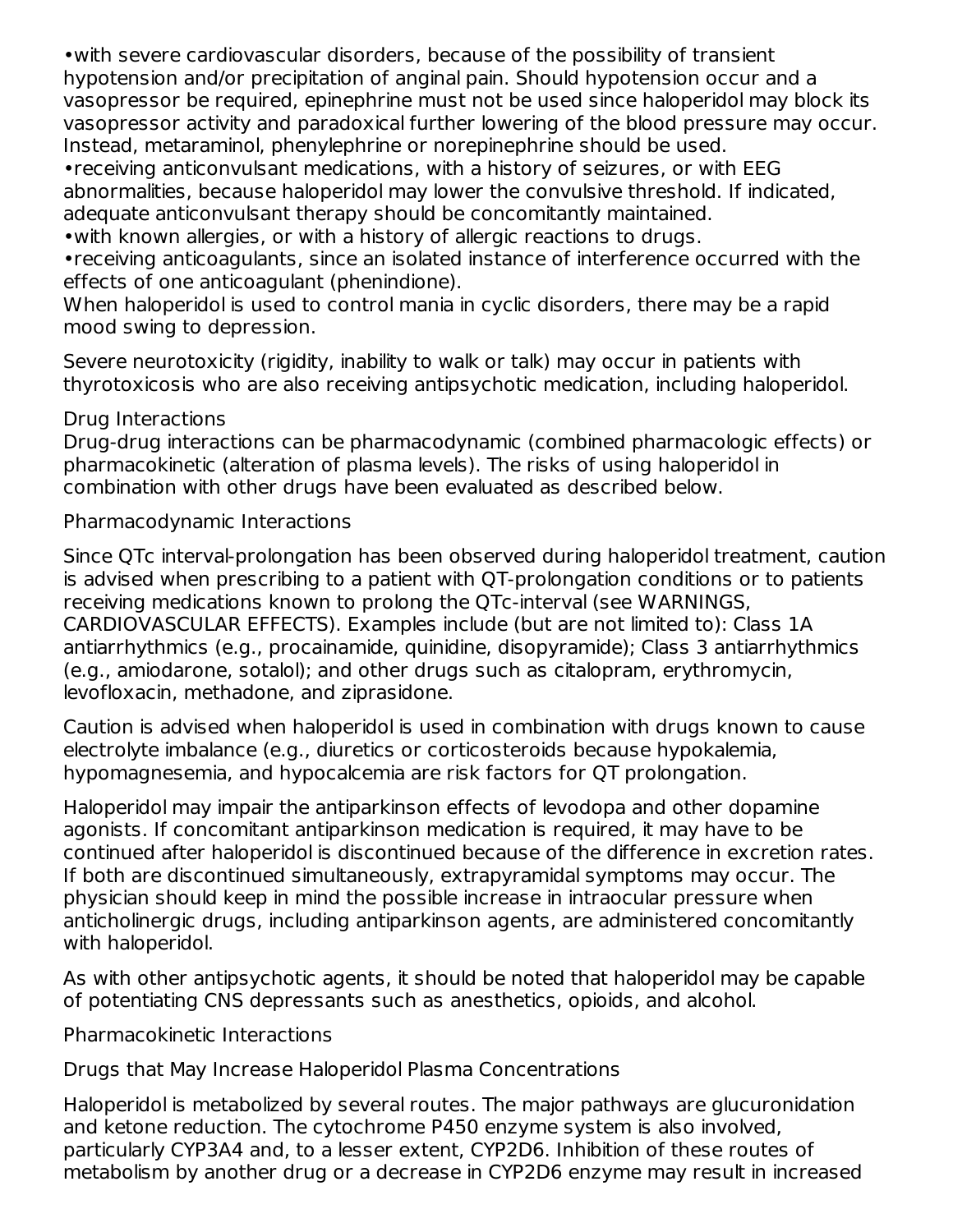haloperidol concentrations. The effect of CYP3A4 inhibition and of decreased CYP2D6 enzyme activity may be additive.

The haloperidol plasma concentrations increased when a CYP3A4 and/or CYP2D6 inhibitor was coadministered with haloperidol. Examples include:

•

CYP3A4 inhibitors – alprazolam; itraconazole, ketoconazole, nefazodone, ritonavir. •

CYP2D6 inhibitors – chlorpromazine; promethazine; quinidine; paroxetine, sertraline, venlafaxine.

•

Combined CYP3A4 and CYP2D6 inhibitors – fluoxetine, fluvoxamine; ritonavir.

• Buspirone.

Increased haloperidol plasma concentrations may result in an increased risk of adverse events, including QTc interval prolongation (see WARNINGS – CARDIOVASCULAR EFFECTS). Increases in QTc have been observed when haloperidol was given with a combination of the metabolic inhibitors ketoconazole (400 mg/day) and paroxetine (20 mg/day).

It is recommended that patients who take haloperidol concomitantly with such medicinal products be monitored for signs or symptoms of increased or prolonged pharmacologic effects of haloperidol, and the haloperidol dose be decreased as deemed necessary.

Valproate: Sodium valproate, a drug known to inhibit glucuronidation, does not affect haloperidol plasma concentrations.

Drugs that May Decrease Haloperidol Plasma Concentrations

Coadministration of haloperidol with potent enzyme inducers of CYP3A4 may gradually decrease the plasma concentrations of haloperidol to such an extent that efficacy may be reduced. Examples include (but are not limited to): carbamazepine, phenobarbital, phenytoin, rifampin, St John's Wort (Hypericum, perforatum).

Rifampin: In a study of 12 patients with schizophrenia coadministered oral haloperidol and rifampin, plasma haloperidol levels were decreased by a mean of 70% and mean scores on the Brief Psychiatric Rating Scale were increased from baseline. In 5 other patients with schizophrenia treated with oral haloperidol and rifampin, discontinuation of rifampin produced a mean 3.3-fold increase in haloperidol concentrations.

Carbamazepine: In a study in 11 patients with schizophrenia coadministered haloperidol and increasing doses of carbamazepine, haloperidol plasma concentrations decreased linearly with increasing carbamazepine concentrations.

During combination treatment with inducers of CYP3A4, it is recommended that patients be monitored and the haloperidol dose increased as deemed necessary. After withdrawal of the CYP3A4 inducer, the concentration of haloperidol may gradually increase and therefore it may be necessary to reduce the dose of haloperidol.

Effect of Haloperidol on Other Drugs

Haloperidol is an inhibitor of CYP2D6. Plasma concentrations of CYP2D6 substrates (e.g., tricyclic antidepressants such as desipramine or imipramine) may increase when they are co-administered with haloperidol.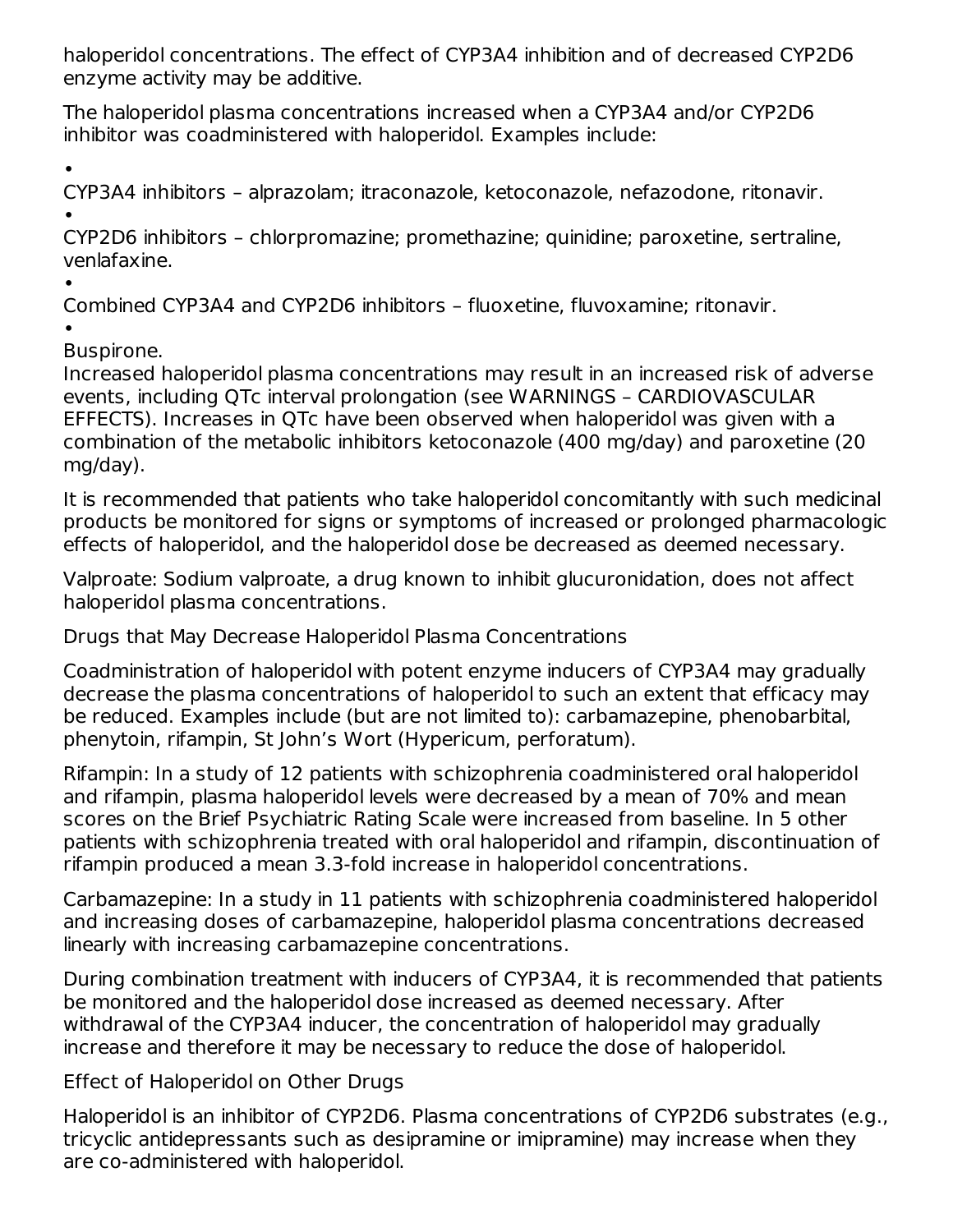Information for Patients

Haloperidol may impair the mental and/or physical abilities required for the performance of hazardous tasks such as operating machinery or driving a motor vehicle. The ambulatory patient should be warned accordingly.

The use of alcohol with this drug should be avoided due to possible additive effects and hypotension.

Carcinogenesis, Mutagenesis, Impairment of Fertility

No mutagenic potential of haloperidol was found in the Ames Salmonella assay. Negative or inconsistent positive findings have been obtained in in vitro and in vivo studies of effects of haloperidol on chromosome structure and number. The available cytogenetic evidence is considered too inconsistent to be conclusive at this time.

Carcinogenicity studies using oral haloperidol were conducted in Wistar rats (dosed at up to 5 mg/kg daily for 24 months) and in Albino Swiss mice (dosed at up to 5 mg/kg daily for 18 months). In the rat study survival was reduced in all dose groups, decreasing the number of rats at risk for developing tumors. However, although a relatively greater number of rats survived to the end of the study in high-dose male and female groups, these animals did not have a greater incidence of tumors than control animals. Therefore, although not optimal, this study does suggest the absence of a haloperidol related increase in the incidence of neoplasia in rats at doses up to approximately 2.5 times the maximum recommended human dose (MRHD) of 20 mg/day based on mg/m2 body surface area.

In female mice there was a statistically significant increase in mammary gland neoplasia and total tumor incidence at doses approximately 0.3 and 1.2 times the MRHD based on mg/m2 body surface area and there was a statistically significant increase in pituitary gland neoplasia at approximately 1.2 times the MRHD. In male mice, no statistically significant differences in incidences of total tumors or specific tumor types were noted.

Antipsychotic drugs elevate prolactin levels; the elevation persists during chronic administration. Tissue culture experiments indicate that approximately one-third of human breast cancers are prolactin dependent in vitro, a factor of potential importance if the prescription of these drugs is contemplated in a patient with a previously detected breast cancer. Although disturbances such as galactorrhea, amenorrhea, gynecomastia, and impotence have been reported, the clinical significance of elevated serum prolactin levels is unknown for most patients. An increase in mammary neoplasms has been found in rodents after chronic administration of antipsychotic drugs. Neither clinical studies nor epidemiologic studies conducted to date, however, have shown an association between chronic administration of these drugs and mammary tumorigenesis; the available evidence is considered too limited to be conclusive at this time.

There are no well controlled studies with haloperidol in pregnant women. There are reports, however, of cases of limb malformations observed following maternal use of haloperidol along with other drugs which have suspected teratogenic potential during the first trimester of pregnancy. Causal relationships were not established in these cases. Since such experience does not exclude the possibility of fetal damage due to haloperidol, this drug should be used during pregnancy or in women likely to become pregnant only if the benefit clearly justifies a potential risk to the fetus.

Nursing Mothers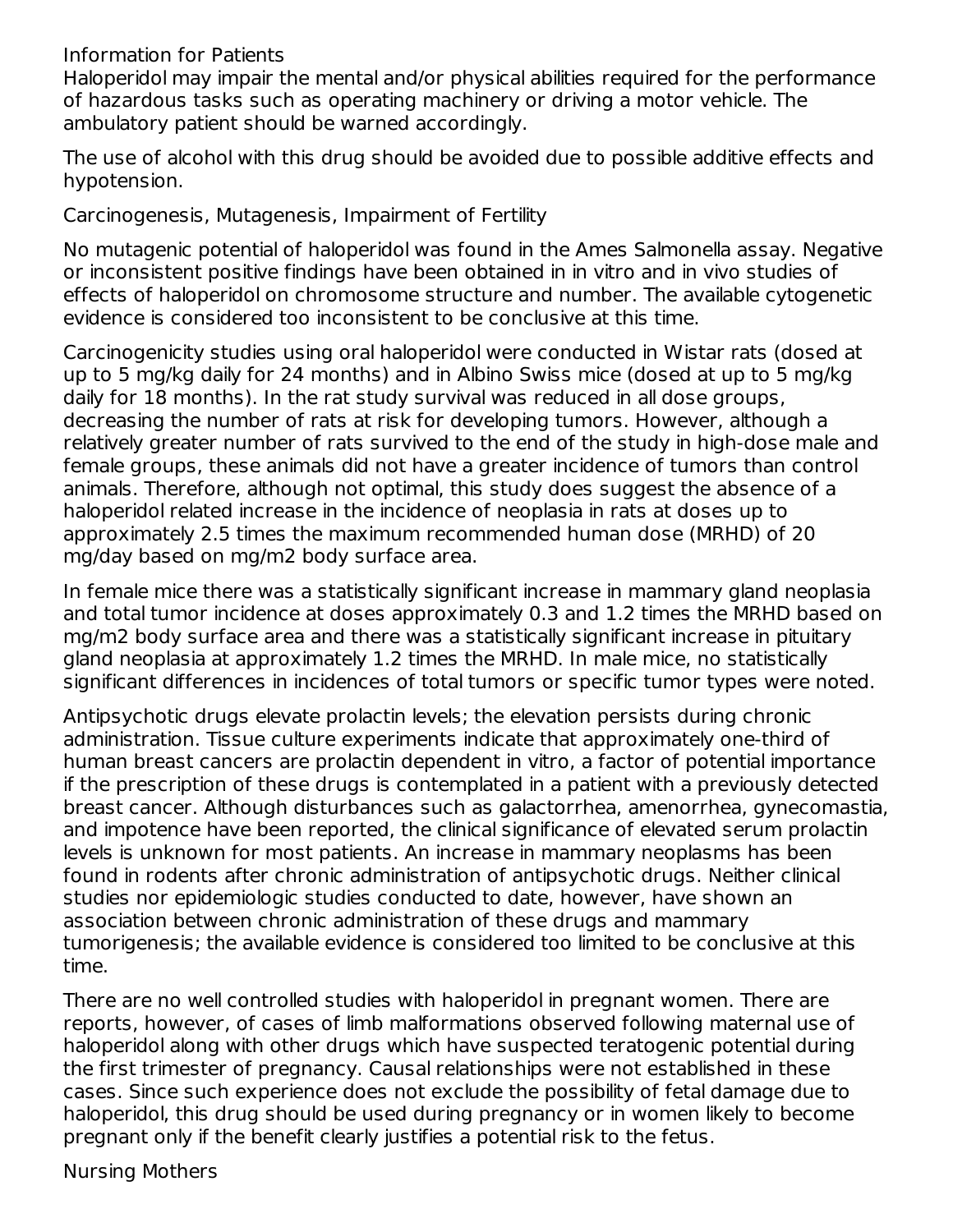Since haloperidol is excreted in human breast milk, infants should not be nursed during drug treatment with haloperidol.

Pediatric Use

Safety and effectiveness in pediatric patients have not been established.

Geriatric Use

Clinical studies of haloperidol did not include sufficient numbers of subjects aged 65 and over to determine whether they respond differently from younger subjects. Other reported clinical experience has not consistently identified differences in responses between the elderly and younger patients. However, the prevalence of tardive dyskinesia appears to be highest among the elderly, especially elderly women (see WARNINGS, TARDIVE DYSKINESIA). Also, the pharmacokinetics of haloperidol in geriatric patients generally warrants the use of lower doses (see DOSAGE AND ADMINISTRATION).

Use in Hepatic Impairment

Studies in patients with hepatic impairment have not been conducted. Haloperidol concentrations may increase in hepatically impaired patients, because it is primarily metabolized by the liver and protein binding may decrease.

# **ADVERSE REACTIONS**

The following adverse reactions are discussed in more detail in other sections of the labeling:

• WARNINGS, INCREASED MORTALITY IN ELDERLY PATIENTS WITH DEMENTIA-RELATED **PSYCHOSIS** 

- WARNINGS, CARDIOVASCULAR EFFECTS
- WARNINGS, TARDIVE DYSKINESIA
- WARNINGS, NEUROLEPTIC MALIGNANT SYNDROME
- WARNINGS, HYPERSENSITIVITY REACTIONS
- WARNINGS, FALLS
- WARNINGS, USAGE IN PREGNANCY
- WARNINGS, COMBINED USE OF HALOPERIDOL AND LITHIUM
- WARNINGS, GENERAL
- PRECAUTIONS, LEUKOPENIA, NEUTROPENIA, AND AGRANULOCYTOSIS
- PRECAUTIONS, WITHDRAWAL EMERGENT DYSKINESIA
- PRECAUTIONS, OTHER

Clinical Trials Experience

Because clinical trials are conducted under widely varying conditions, adverse reaction rates observed in the clinical trials of a drug cannot be directly compared to rates in the clinical trials of another drug, and may not reflect the rates observed in practice.

The data described below reflect exposure to haloperidol in the following:

• 284 patients who participated in 3 double-blind, placebo-controlled clinical trials with haloperidol (oral formulation, 2 to 20 mg/day); two trials were in the treatment of schizophrenia and one in the treatment of bipolar disorder.

• 1295 patients who participated in 16 double-blind, active comparator-controlled clinical trials with haloperidol (injection or oral formulation, 1 to 45 mg/day) in the treatment of schizophrenia.

Based on the pooled safety data, the most common adverse reactions in haloperidol-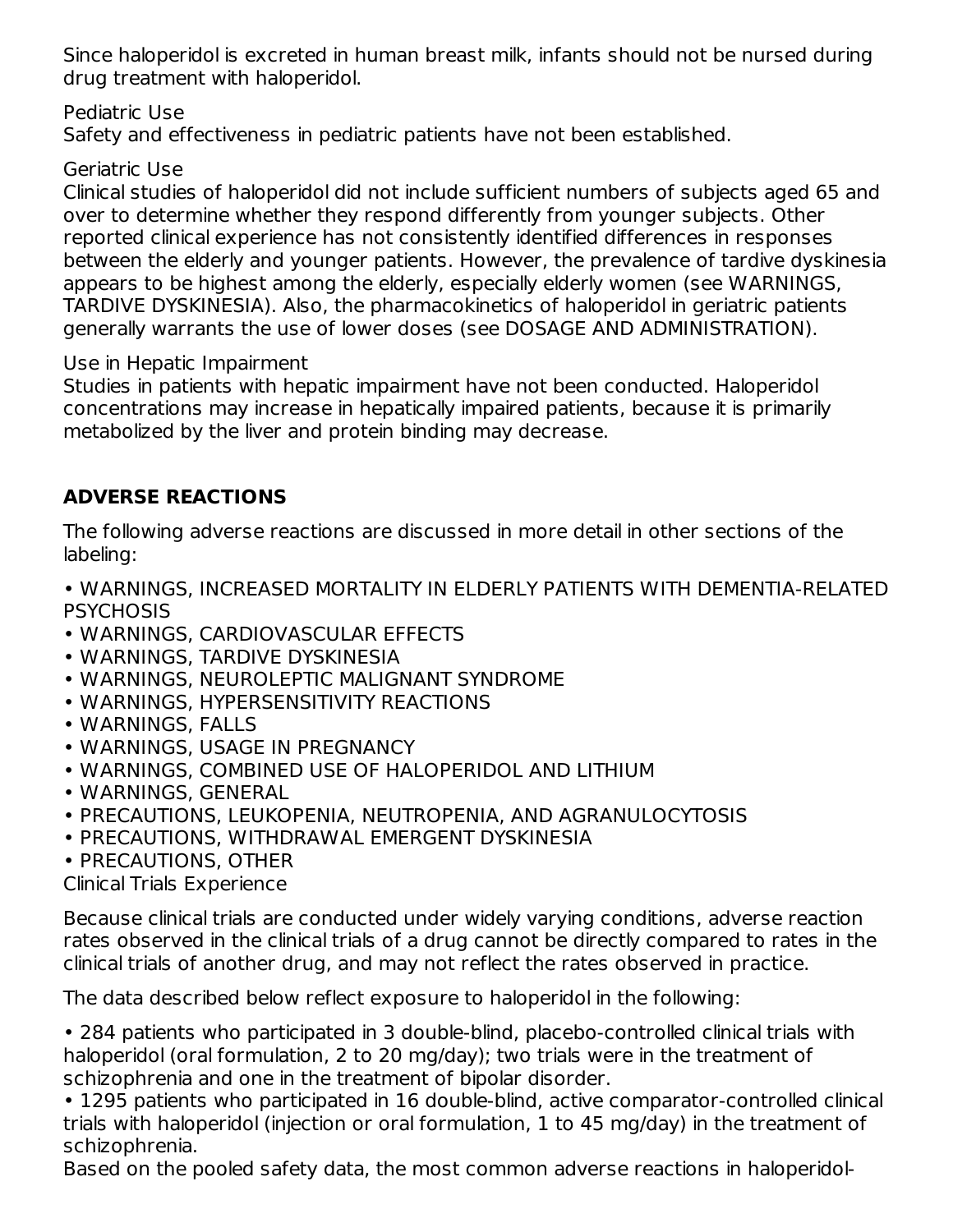treated patients from these double-blind placebo-controlled clinical trials (≥5%) were: extrapyramidal disorder, hyperkinesia, tremor, hypertonia, dystonia, and somnolence.

Adverse Reactions Reported at ≥1% Incidence in Double-Blind Placebo-Controlled Clinical Trials with Oral Haloperidol

Adverse reactions occurring in  $\geq$ 1% of haloperidol-treated patients and at higher rate than placebo in 3 double-blind, parallel, placebo-controlled, clinical trials with the oral formulation are shown in Table 1.

Table 1. Adverse Reactions Occurring in ≥1% of Haloperidol-Treated Patients in Double-Blind, Parallel Placebo-Controlled Clinical Trials (Oral Haloperidol)

| Table 1. Adverse Reactions Occurring in ≥1% of Haloperidol-Treated Patients in Double-Blind, Parallel Placebo- |  |  |  |  |
|----------------------------------------------------------------------------------------------------------------|--|--|--|--|
| Controlled Clinical Trials (Oral Haloperidol)                                                                  |  |  |  |  |

| <b>System/Organ Class</b>            | <b>Haloperidol</b> | Placebo   |  |  |
|--------------------------------------|--------------------|-----------|--|--|
| <b>Adverse Reaction</b>              | $(n=284)$          | $(n=282)$ |  |  |
|                                      | %                  | %         |  |  |
| <b>Gastrointestinal Disorders</b>    |                    |           |  |  |
| Constipation                         | 4.2                | 1.8       |  |  |
| Dry mouth                            | 1.8                | 0.4       |  |  |
| Salivary hypersecretion              | 1.2                | 0.7       |  |  |
| <b>Nervous System Disorders</b>      |                    |           |  |  |
| Extrapyramidal disorder <sup>®</sup> | 50.7               | 16.0      |  |  |
| Hyperkinesia                         | 10.2               | 2.5       |  |  |
| Tremor                               | 8.1                | 3.6       |  |  |
| Hypertonia                           | 7.4                | 0.7       |  |  |
| Dystonia                             | 6.7                | 0.4       |  |  |
| <b>Bradykinesia</b>                  | 4.2                | 0.4       |  |  |
| Somnolence                           | 5.3                | 1.1       |  |  |

\* Represents the total reporting rate for extrapyramidal disorder (reported term) and individual symptoms of extrapyramidal disorder, including events that did not meet the threshold of ≥1% for inclusion in this table.

Additional Adverse Reactions Reported in Double-Blind, Placebo- or Active Comparator-Controlled Clinical Trials with Injectable or Oral Haloperidol.

Additional adverse reactions that are listed below were reported by haloperidol-treated patients in double-blind, active comparator-controlled clinical trials with the injectable or oral formulation, or at <1% incidence in double-blind, parallel, placebo-controlled, clinical trials with the oral formulation.

Cardiac Disorders: Tachycardia

Endocrine Disorders: Hyperprolactinemia

Eye Disorders: Vision blurred

Investigations: Weight increased

Musculoskeletal and Connective Tissue Disorders: Torticollis, Trismus, Muscle rigidity, Muscle twitching

Nervous System Disorders: Akathisia, Dizziness, Dyskinesia, Hypokinesia, Neuroleptic malignant syndrome, Nystagmus, Oculogyric crisis, Parkinsonism, Sedation, Tardive dyskinesia

Psychiatric Disorders: Loss of libido, Restlessness

Reproductive System and Breast Disorders: Amenorrhea, Galactorrhea, Dysmenorrhea, Erectile dysfunction, Menorrhagia, Breast discomfort

Skin and Subcutaneous Tissue Disorders: Acneiform skin reactions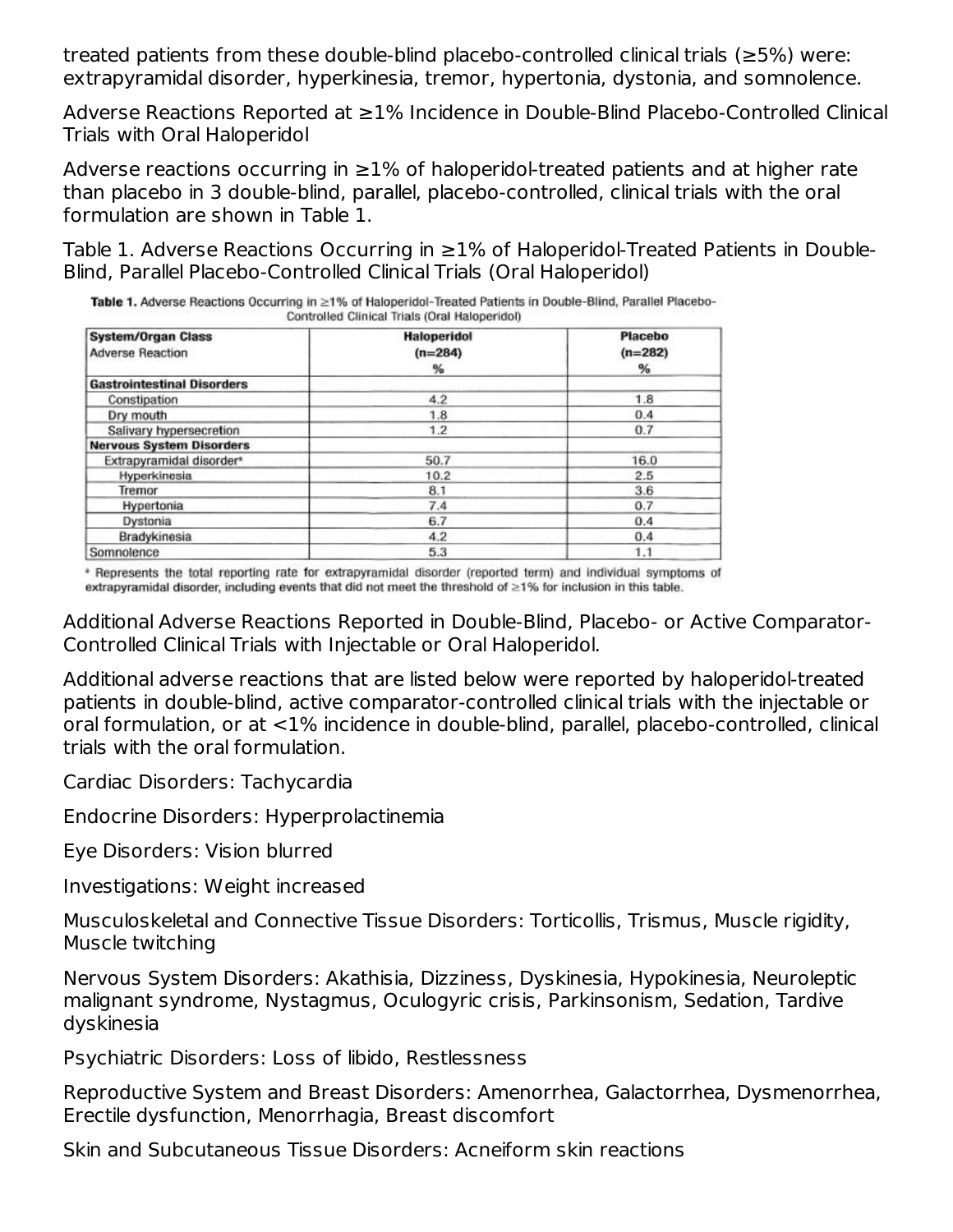Vascular Disorders: Hypotension, Orthostatic hypotension

Postmarketing Experience

The following adverse reactions relating to the active moiety haloperidol have been identified during postapproval use of haloperidol or haloperidol decanoate. Because these reactions are reported voluntarily from a population of uncertain size, it is not always possible to reliably estimate their frequency or establish a causal relationship to drug exposure.

Blood and Lymphatic System Disorders: Pancytopenia, Agranulocytosis, Thrombocytopenia, Leukopenia, Neutropenia

Cardiac Disorders: Ventricular fibrillation, Torsade de pointes, Ventricular tachycardia, **Extrasystoles** 

Endocrine Disorders: Inappropriate antidiuretic hormone secretion

Gastrointestinal Disorders: Vomiting, Nausea

General Disorders and Administration Site Conditions: Sudden death, Face edema, Edema, Hyperthermia, Hypothermia

Hepatobiliary Disorders: Acute hepatic failure, Hepatitis, Cholestasis, Jaundice, Liver function test abnormal

Immune System Disorders: Anaphylactic reaction, Hypersensitivity

Investigations: Electrocardiogram QT prolonged, Weight decreased

Metabolic and Nutritional Disorders: Hypoglycemia

Musculoskeletal and Connective Tissue Disorders: Rhabdomyolysis

Nervous System Disorders: Convulsion, Headache, Opisthotonus, Tardive dystonia

Pregnancy, Puerperium and Perinatal Conditions: Drug withdrawal syndrome neonatal

Psychiatric Disorders: Agitation, Confusional state, Depression, Insomnia

Renal and Urinary Disorders: Urinary retention

Reproductive System and Breast Disorders: Priapism, Gynecomastia

Respiratory, Thoracic and Mediastinal Disorders: Laryngeal edema, Bronchospasm, Laryngospasm, Dyspnea

Skin and Subcutaneous Tissue Disorders: Angioedema, Dermatitis exfoliative, Hypersensitivity vasculitis, Photosensitivity reaction, Urticaria, Pruritus, Rash, Hyperhidrosis

To report SUSPECTED ADVERSE REACTIONS, contact Mylan at 1-877-446-3679 (1-877- 4-INFO-RX) or FDA at 1-800-FDA-1088 or www.fda.gov/medwatch.

# **OVERDOSAGE**

Manifestations

In general, the symptoms of overdosage would be an exaggeration of known pharmacologic effects and adverse reactions, the most prominent of which would be: 1)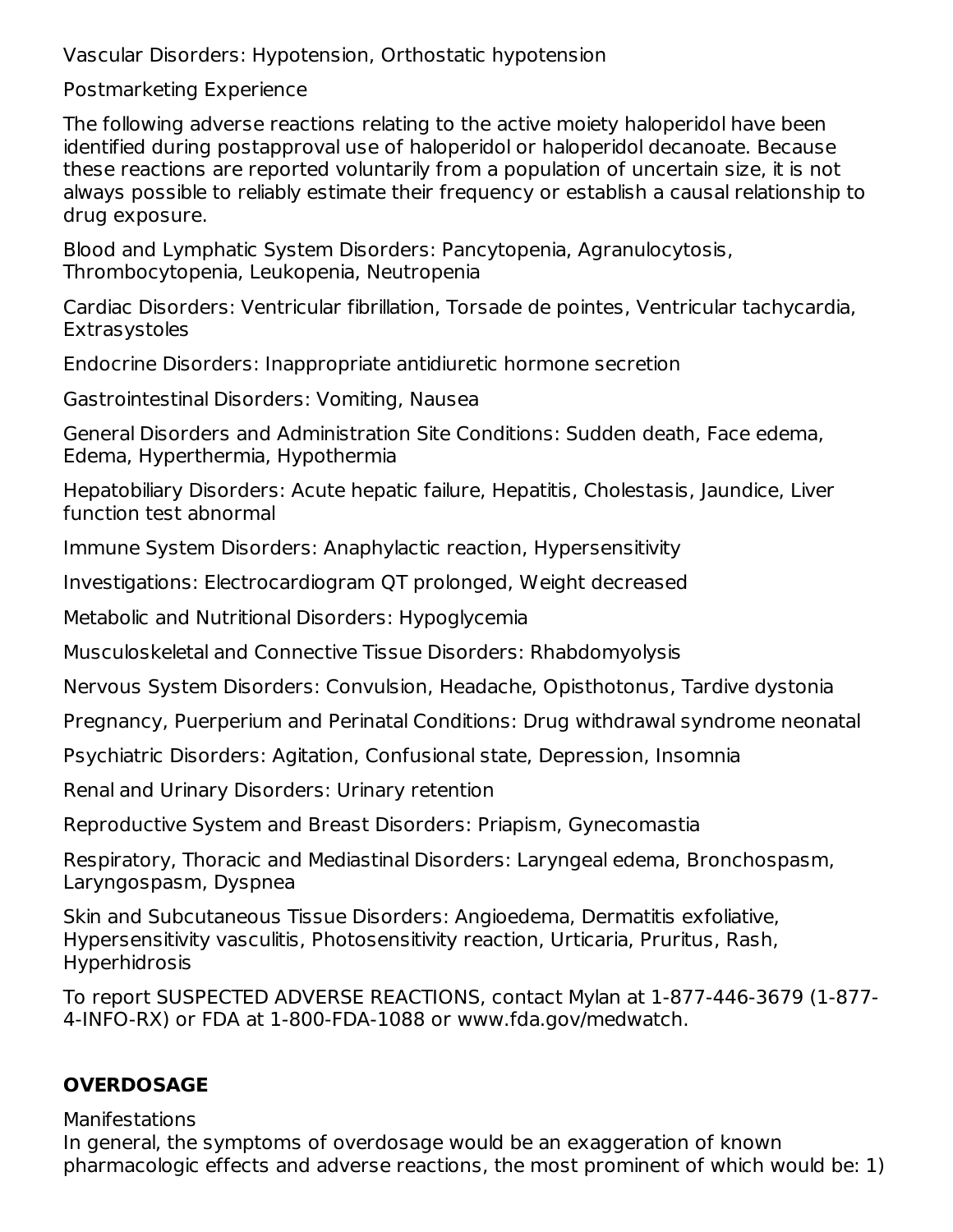severe extrapyramidal reactions, 2) hypotension, or 3) sedation. The patient would appear comatose with respiratory depression and hypotension which could be severe enough to produce a shock-like state. The extrapyramidal reactions would be manifested by muscular weakness or rigidity and a generalized or localized tremor as demonstrated by the akinetic or agitans types respectively. With accidental overdosage, hypertension rather than hypotension occurred in a two-year old child. The risk of ECG changes associated with torsade de pointes should be considered. (For further information regarding torsade de pointes, please refer to ADVERSE REACTIONS.)

#### **Treatment**

Since there is no specific antidote, treatment is primarily supportive. A patent airway must be established by use of an oropharyngeal airway or endotracheal tube or, in prolonged cases of coma, by tracheostomy. Respiratory depression may be counteracted by artificial respiration and mechanical respirators. Hypotension and circulatory collapse may be counteracted by use of intravenous fluids, plasma, or concentrated albumin, and vasopressor agents such as metaraminol, phenylephrine and norepinephrine. Epinephrine should not be used. In case of severe extrapyramidal reactions, antiparkinson medication should be administered. ECG and vital signs should be monitored especially for signs of QT-prolongation or dysrhythmias and monitoring should continue until the ECG is normal. Severe arrhythmias should be treated with appropriate anti-arrhythmic measures.

## **DOSAGE AND ADMINISTRATION**

There is considerable variation from patient to patient in the amount of medication required for treatment. As with all drugs used to treat schizophrenia, dosage should be individualized according to the needs and response of each patient. Dosage adjustments, either upward or downward, should be carried out as rapidly as practicable to achieve optimum therapeutic control.

To determine the initial dosage, consideration should be given to the patient's age, severity of illness, previous response to other antipsychotic drugs, and any concomitant medication or disease state. Debilitated or geriatric patients, as well as those with a history of adverse reactions to antipsychotic drugs, may require less haloperidol injection. The optimal response in such patients is usually obtained with more gradual dosage adjustments and at lower dosage levels.

Parenteral medication, administered intramuscularly in doses of 2 mg to 5 mg, is utilized for prompt control of the acutely agitated schizophrenic patient with moderately severe to very severe symptoms. Depending on the response of the patient, subsequent doses may be given, administered as often as every hour, although 4 to 8 hour intervals may be satisfactory. The maximum dose is 20 mg/day.

Controlled trials to establish the safety and effectiveness of intramuscular administration in children have not been conducted.

Parenteral drug products should be inspected visually for particulate matter and discoloration prior to administration, whenever solution and container permit.

#### Switchover Procedure

An oral form should supplant the injectable as soon as practicable. In the absence of bioavailability studies establishing bioequivalence between these two dosage forms the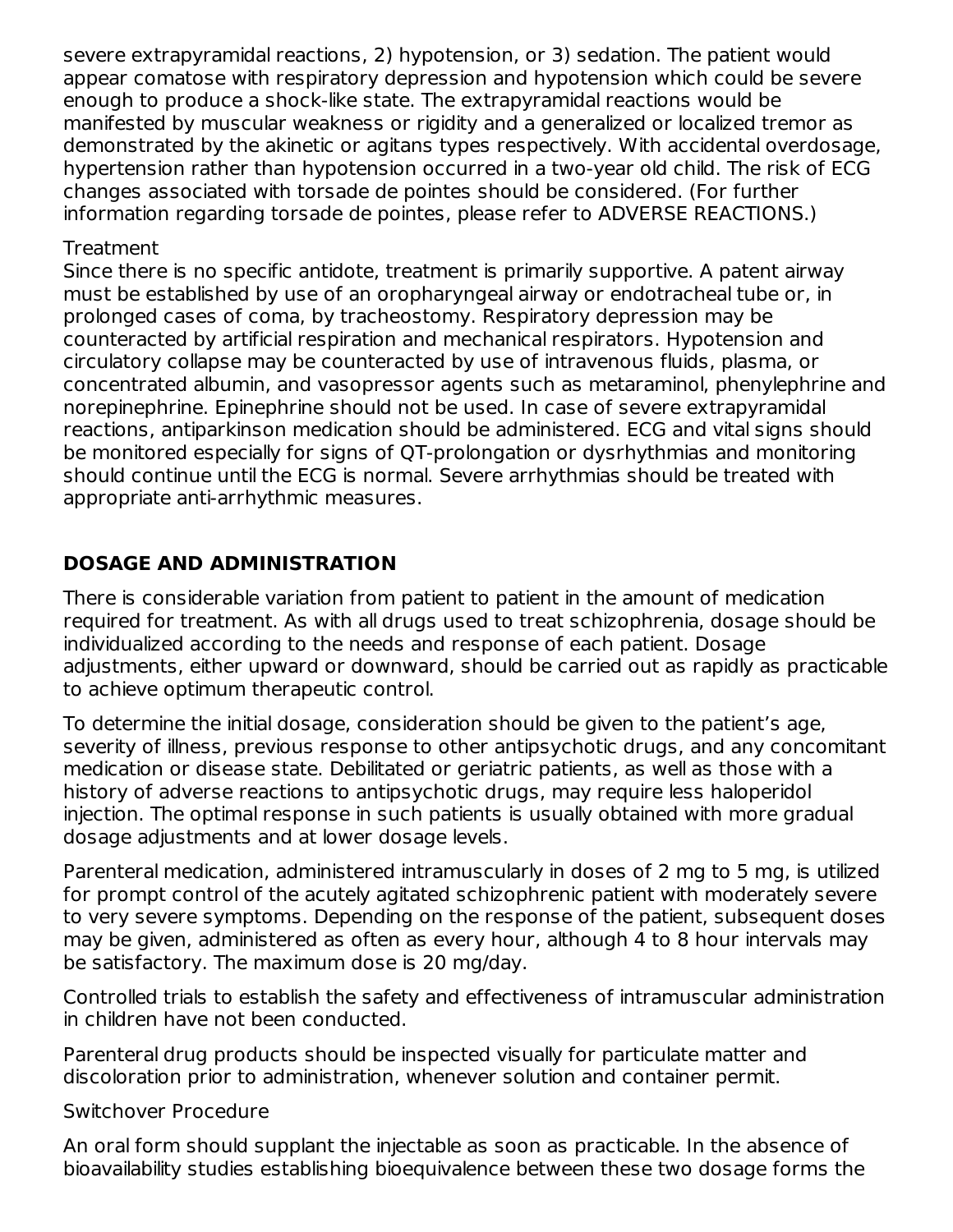following guidelines for dosage are suggested. For an initial approximation of the total daily dose required, the parenteral dose administered in the preceding 24 hours may be used. Since this dose is only an initial estimate, it is recommended that careful monitoring of clinical signs and symptoms, including clinical efficacy, sedation, and adverse effects, be carried out periodically for the first several days following the initiation of switchover. In this way, dosage adjustments, either upward or downward, can be quickly accomplished. Depending on the patient's clinical status, the first oral dose should be given within 12 to 24 hours following the last parenteral dose.

#### **HOW SUPPLIED**

Haloperidol injection, USP (For Immediate Release) equivalent to 5 mg haloperidol per mL (as the lactate) is supplied as follows:

NDC 67457-426-12

1 mL (5 mg) vial, 25 vials per carton.

Store at 20° to 25°C (68° to 77°F) [see USP Controlled Room Temperature]. Protect from light. Do not freeze.

Manufactured for: Mylan Institutional LLC Morgantown, WV 26505 U.S.A.

Manufactured by: Mylan Laboratories Limited Bangalore, India

JANUARY 2021

#### **SAMPLE PACKAGE LABEL**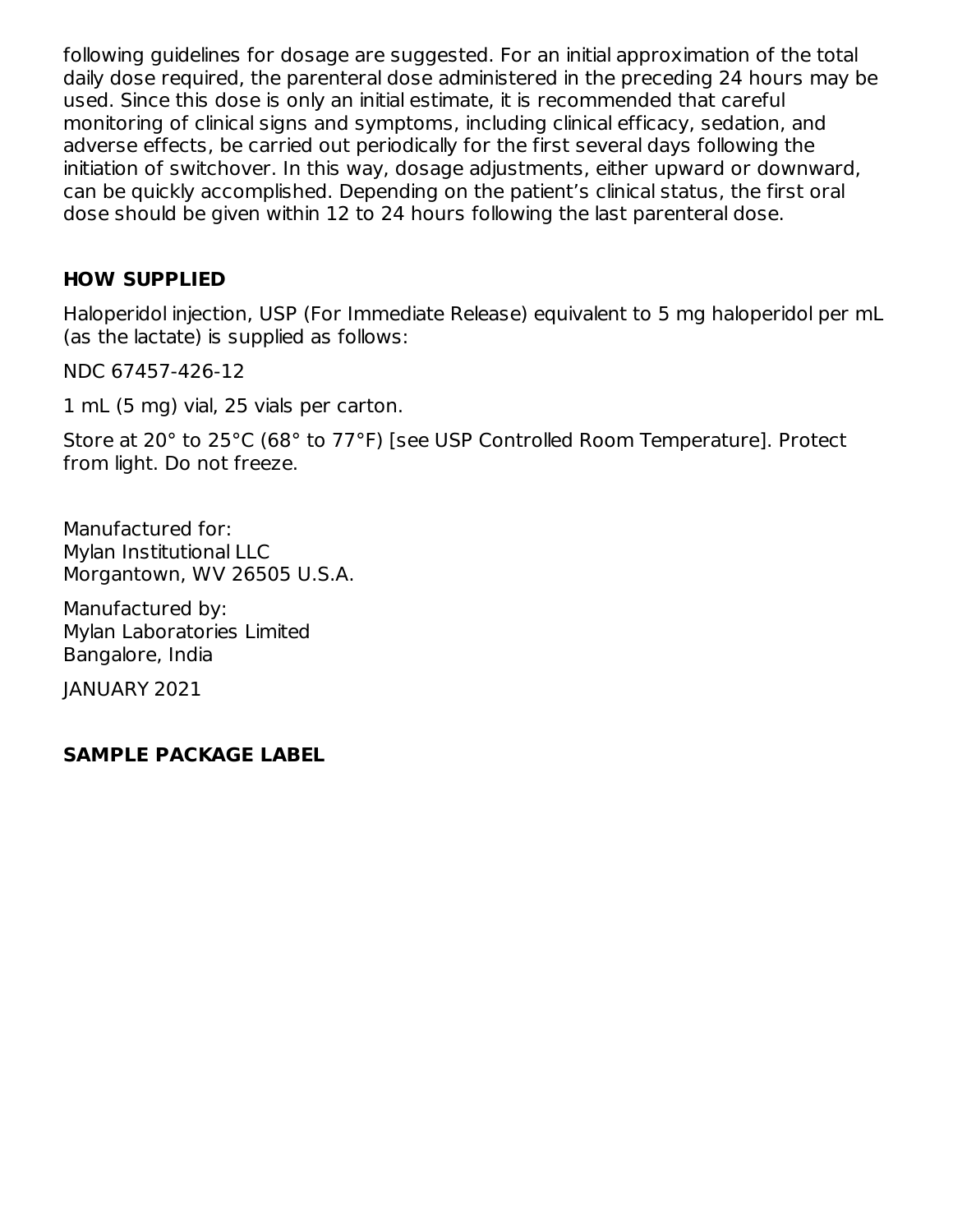NDC # 52584 -426-00 ITEM# :2480670 LOT # XXXXXXXXX

Packaged By General Injectables and Vaccines, Inc. 80 Summit View Lane Bastian, VA 24314

 $EXP: mm - vV$ 

5 HG/ML

 $1$  HL

#### **HALOPERIDOL**

| INJECTION, USP   |  |
|------------------|--|
| SINGLE DOSE VIAL |  |

FOR IM USE ONLY. PROTECT FROM LIGHT. DO NOT FREEZE. DISPENSE IN A LIGHT RESISTANT CONTAINER AS DEFINED IN THE OFFICIAL COMPENDIUM. STERILE. FOR **IMMEDIATE RELEASE.** 

> Keep out of children's reach.

Store at controlled room<br>temperature 68F to 77F.

**MANUFACTURER INFORMATION** Mfr: Mylan Institutional ORIG MFG LOT: XX-XXX-XX NDC:67457-426-12

SEE HANUFACTURER'S INSERT FOR COMPLETE PRODUCT AND PRESCRIBING INFORMATION



(10) XXXXXX (17) XXXXXXXX (01) XXXXXXXXXXX (21) XXXXXXXXXXX RX ONLY

| <b>HALOPERIDOL LACTATE</b><br>haloperidol injection, solution                      |                                          |                              |                 |                                  |                 |  |
|------------------------------------------------------------------------------------|------------------------------------------|------------------------------|-----------------|----------------------------------|-----------------|--|
|                                                                                    |                                          |                              |                 |                                  |                 |  |
| <b>Product Information</b>                                                         |                                          |                              |                 |                                  |                 |  |
| <b>Product Type</b>                                                                | <b>HUMAN PRESCRIPTION</b><br><b>DRUG</b> | <b>Item Code</b><br>(Source) |                 | NDC:52584-426(NDC:67457-<br>426) |                 |  |
| <b>Route of Administration</b>                                                     | <b>INTRAMUSCULAR</b>                     |                              |                 |                                  |                 |  |
| <b>Active Ingredient/Active Moiety</b>                                             |                                          |                              |                 |                                  |                 |  |
| <b>Ingredient Name</b>                                                             |                                          |                              |                 | <b>Basis of Strength</b>         | <b>Strength</b> |  |
| HALOPERIDOL LACTATE (UNII: 6387S86PK3) (HALOPERIDOL - UNII:J6292F8L3D) HALOPERIDOL |                                          |                              |                 | $5$ mg in $1$ mL                 |                 |  |
|                                                                                    |                                          |                              |                 |                                  |                 |  |
| <b>Inactive Ingredients</b>                                                        |                                          |                              |                 |                                  |                 |  |
| <b>Ingredient Name</b>                                                             |                                          |                              | <b>Strength</b> |                                  |                 |  |
| <b>METHYLPARABEN (UNII: A2I8C7HI9T)</b>                                            |                                          |                              | 1.8 mg in 1 mL  |                                  |                 |  |
| <b>PROPYLPARABEN (UNII: Z8IX2SC10H)</b>                                            |                                          |                              |                 | $0.2$ mg in $1$ mL               |                 |  |